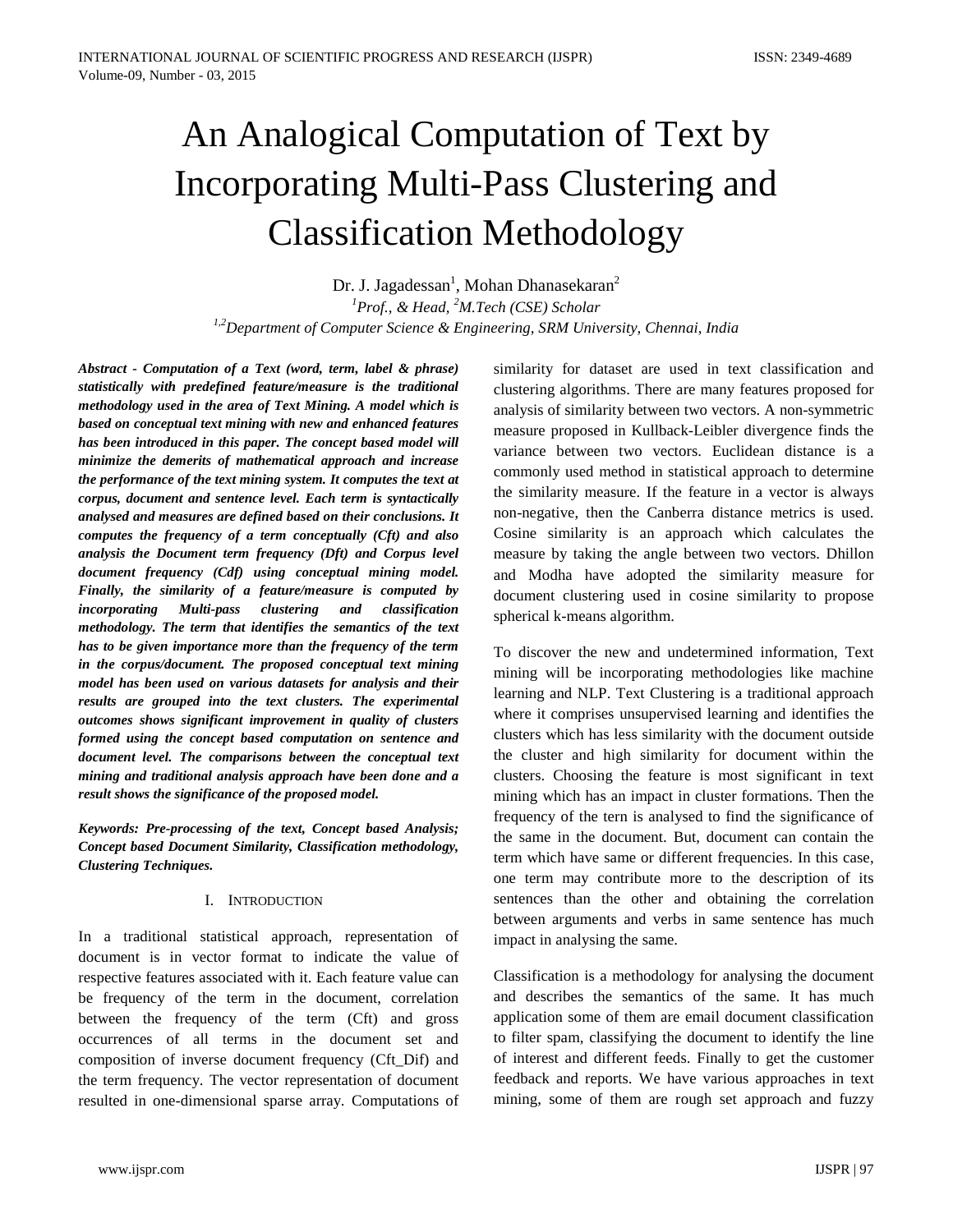approaches. Clustering is grouping the document set that pertains to similar set/class. it is also helps in classifying the document and used in distribution of data to understand the characteristics of the cluster.

# II. SYSTEM MODEL

In the proposed model, the term that identifies the semantics of the text has to be given importance more than the frequency of the term in the corpus/document. The measure used for determining the similarity is based on concepts that matching document and sentence at term and label level. The computed labelled terms capture the each sentence structure and its frequencies to measure the description of each sentence to the complete document clusters. The correlation between document and semantic structure to sentences in text are only classified with statistical approach whereas in the proposed model, both of them are analysed by understanding the semantics of the text to classify and cluster using the multi-pass clustering and classification algorithms.





The proposed model has different segments, an input block used to get the dataset to the model then the dataset is split into different labels according to the requirement. Preprocessing of the label information is carried out to remove terms which does not have any impact on the document set. Finally the dataset is computed at each level (Sentence, corpus and document).

# III. PREVIOUS WORK

Calculating the similarity of document set is a trivial activity in the text mining area. A new concept based similarity measure for a feature is introduced in this paper. To analyse the similarity between documents based on a feature, the suggested measure looks into the following metrics: 1) The feature that available in both sets of document, 2) the feature available in any one of the document set and 3) the feature that is not available in any of the document set. The efficiency of the similarity is directly proportional to the feature availability in the document set. Hence the first metrics has higher similarity measure since the difference between the documents set decreases. For the second metrics, the similarity will be nominal and scalable, since the measure is predetermined. Finally, for the last case the there is no significant feature matching between the document, hence very low similarity measure. The prospective of our measure is examined on various data sets and the outcomes show the significance of the proposed model.

The most commonly adopted measures for analysing the similarity between documents sets are listed below. Let the m1 and m2 be the two document set represented in the vector forms. The measure defined by Euclidean distance method [1] is represented as the square root of difference between the specific co-ordinates of m1 and m2.

*EucD (m1, m2) = [(m1 - m2) \* (m1 - m2)] 1/2, …………. (1)* 

where  $X^*Y$  represents the inner product of the two vectors X and Y.

The Cosine similarity method [1] defines a measure which is represented as the cosine of the angle between m1 and m2:

$$
Cos\_S (doc1, doc2) =
$$

 *doc1\*doc2 (doc1 \* doc1)1/2 (doc2 \* doc2)1/2 ...…. (2)*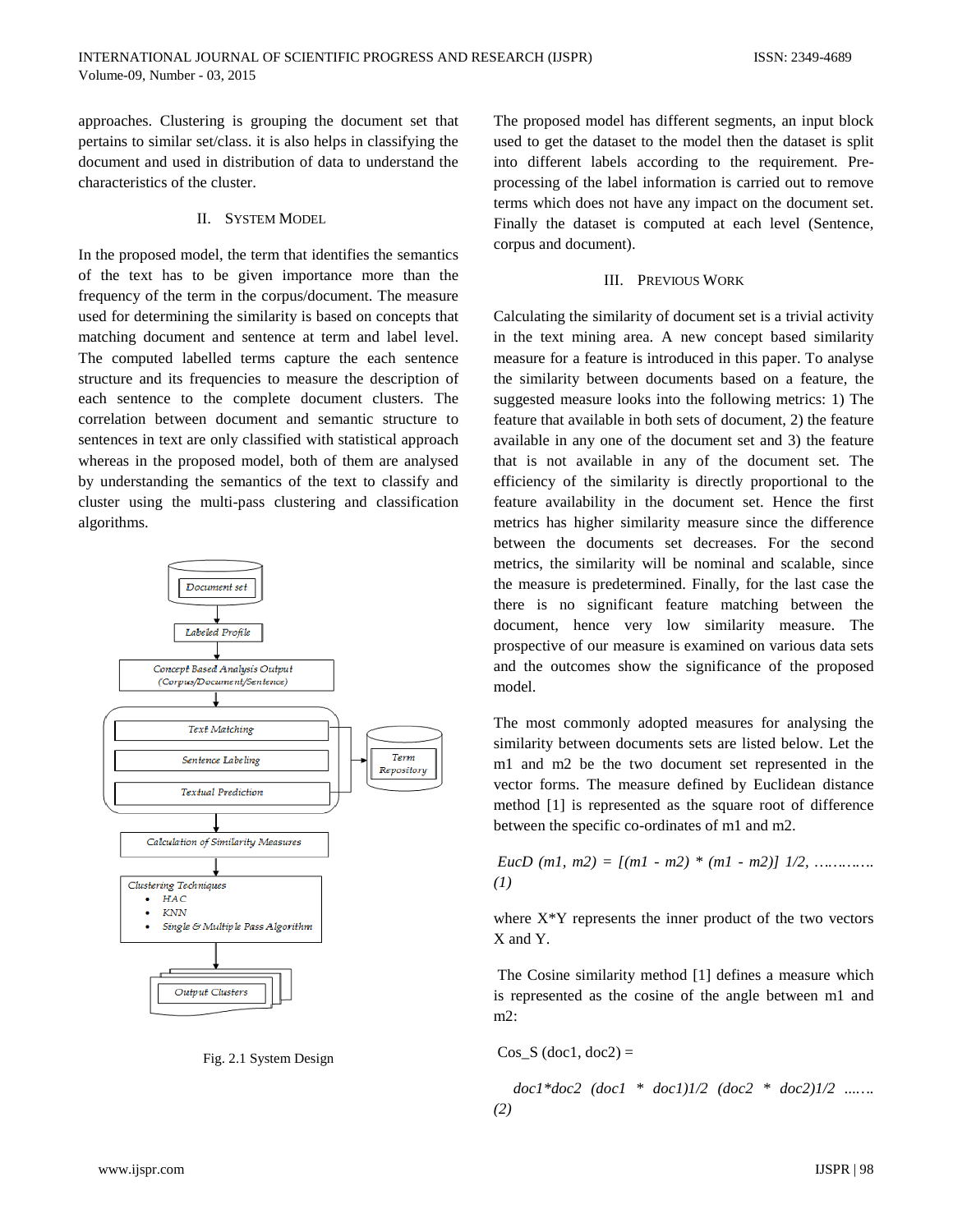The measure defined by Pairwise-adaptive [1] will dynamically select a number of features out of m1 and m2:

$$
PairD(m1, m2) = m1, K*m2, K*(m1, K·m1, K)1/2(m2, K·m2, K)
$$

 …*……… (3)*  where mj, K is a subset of mj,  $j = 1, 2$ , which contains the values of the features that are the union of the K features appearing in m1 and m2, respectively.

The measure defined by Extended Jaccard coefficient [1] is an extended version of the Jaccard coefficient for similarity calculation

$$
SEJ (m1, m2) =
$$
  

$$
m1 * m2 m1 * m1 + m2 * m2 - m1 * m2 ...
$$
 (4)

and finally dice coefficient appears similar to above and it is represented as

$$
SDic (doc1, doc2) = 2doc1 * doc2 ml * doc1 + doc2 *doc2
$$
  
...  
(5)

T.Hofmann`s Cluster Abstraction Model [11] employs word existence statistics on specific contents and its completely data driven. This model extracts correlation between document sets hierarchically. A specific algorithm (Expectation-Maximization) used to obtain the evaluation of parameters used in the same. The merits of this model are fast cluster summarization and data retrieval.

D. Jurafsky describes the need of analyzing the structure in form of semantic for unstructured text [12]. The technique of semantic parsing which defines the sentences structure in text. This technique helps in understanding and solving the problem of classification using VSM. It constitutes the multi classification problem in which the supervised data is used.

R. Feldman and I. Dagan, [13] work integrates the text categorization and Knowledge discovery to provide advanced solution on both of the areas. An enhanced framework is defined with various components which include concept hierarchy definition, text categorization by concepts and comparing the same with hierarchy.

M.Rinck classified the text into three formats [14] as words, predicate and position in text. The data is extracted to categorize the same. The paper compared this approach with other approach to classify the text. To achieve the same, relations between attribute in text are represented with combination of word context relations.

In all of the above described papers, the correlation between document and semantic structure to sentences in text are only classified with statistical approach whereas in the proposed model, both of them are analysed by understanding the semantics of the text to classify and cluster using the multi-pass clustering and classification algorithms. For attribute extract from the document set, the bag-of-words representation of sentence is used and it is integrated with the simple word context to make their relation adequate. By this, the similarity measure has been increased which is useful for grouping and further analysis in text mining.

## IV. PROPOSED METHODOLOGY

In a document m with n features  $q_1, q_2, \ldots, q_n$  it can be represented in n-dimensions of vector, where,  $m = \{ m_1, m_2,$  $\ldots$ , m<sub>n</sub> }. If q<sub>i</sub>,  $1 \le i \le n$ , is absent in the document, then mi  $= 0$ . Otherwise,  $m_i > 0$ . The document will be pre-processed at the minimum level comprising word, character and stem to evaluate the same. It is the imperative part of any Machine learning and NLP system to split that into the fundamental units to process at different stages to compute the components. The Analysis of the sentence, term and label is carried out by conceptually computing the same. The Document and lowest level in the document is analysed and similarity is measured by incorporating conceptual mining model with Classification and Clustering Techniques. The paragraph in the document is identified by the REGEX technique, it separates the sentence in the paragraph and label the term and also remove the stop words in the sentence. Finally in the stem words, the suffix and prefix are completely removed and outputs only the required word from the document.

The Concept based mining model analyse the document by obtaining the concept hierarchy with their object collection and properties. Each concept and its sub-concept in hierarchy are represented by its objects to analyse the document effectively. It uses different technique to analyse, some of them are frequency of term is analysed, document frequency is analysed and finally both of them are analysed conceptually. The below derived properties are to be considered for computing the similarity measure of the document set.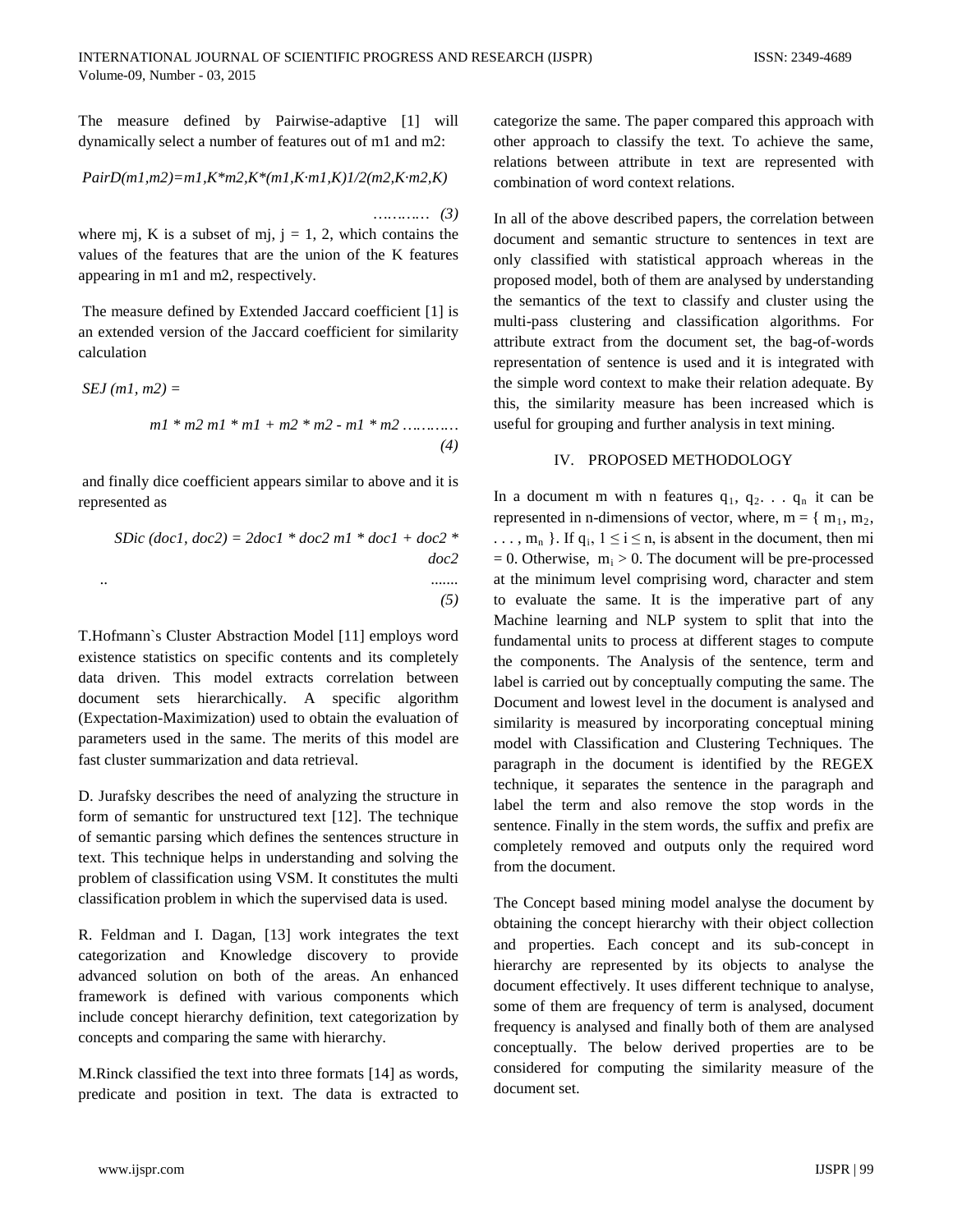## *Property 1:*

*The existence and non-existence of a feature to compute a measure is important than the difference between the values associated with the existing feature. Let the document m1 and m2 have a two features qi and qj. If Qi not in m1 and exist in m2, then qi have no correlation with m1 and some relation with m2. Here, m1 and m2 are variant in terms of qi. If qj exist in both m1 and m2, then qj has correlation with m1 and m2 concurrently. Hence m1 and m2 are similar with qj.* 

#### *Property 2:*

*The similarity ratio should increase when the difference between two non-zero values of a feature decreases. Hence the similarity measure proposed will have higher efficiency than the other measures defined.*

## *Property 3:*

*The similarity ratio should decrease when the number of existence-non-existence features increases. For an existence-non-existence feature of m1 and m2, m1 and m2 is variant w.r.t feature. Therefore, as the number of existence and non-existence features increases, the variant between m1 and m2 increases and hence the similarity decreases.* 

#### *Property 4:*

*The document sets are least significant to each other if any of the features does not have non-zero values in all documents set.* 

#### *Property 5:*

*The similarity measure should be symmetric. The similarity ratio between m1 and m2 should be the same as of that between the document m2 and m1.*

#### *Property 6:*

*The distribution of a value to the feature need to be considered, i.e., the feature`s standard deviation to be taken into account, for measuring the similarity between document sets.*

## *Computation of Similarity between Document sets:*

By incorporating the properties mentioned above, a similarity measure is proposed, called Similarity Measure for Text Mining(SMTM), for document sets  $m_1 = < m_{11}$ ,  $m_{12}, \ldots, m_{1n} >$  and  $m_2 =$ 

$$
G(m1, m2) = \sum_{j=1}^{n} N \star (d1j, d2j) / \sum_{j=1}^{m} N \cup (d1j, d2j)
$$

Then the similarity measure proposed, SMTM, for  $m_1$  and  $m<sub>2</sub>$  is

$$
S_{SMTM}(m1, m2) = G(m1, m2) + \lambda/1 + \lambda
$$

The proposed measure has considered the following:

1) The feature will be available in all document set,

2) Feature is available in only one document set and

3) Finally, Feature does not available in any of the document set. We set a non-positive constant -λ for the non-zero feature value.

The concept-based similarity measure proposed calculates the importance of each context at the sentence part by the Cft measure, term frequency at document level and finally at the corpus level. The similarity between the document set is assessed by incorporating the concept based analysis algorithm. The similarity measure defined in this model is the function of the below elements:

*In each document, the no. of similar concepts, x, in argument structures.*

*In each document m, the total no. of sentences, sx that has similar concepts ci.*

*In each sentence s, the total no.of.labeled argument structure defined.*

*The Ctfi of each concept ci in s for each document m, where i=1, 2, n*

*The Tfi of each concept ci in each document m, where i= 1, 2, n.*

*The Dfi of each concept ci, where i =1, 2, n.*

*The length, r, of all concepts in the argument structure of each document m,*

*In each corpus, the total number of documents is represented as M.*

The similarity between concepts can exist or does not exist. If exist then concepts have similar words, else no similar words with it. In the following concepts, cp1="wr1wr2wr3" and  $cp_2="wr_1wr_2"$  where  $cp_1$  and  $cp_2$  are concepts and wr<sub>1</sub>,  $wr_2$ ,  $wr_3$  are the separate words.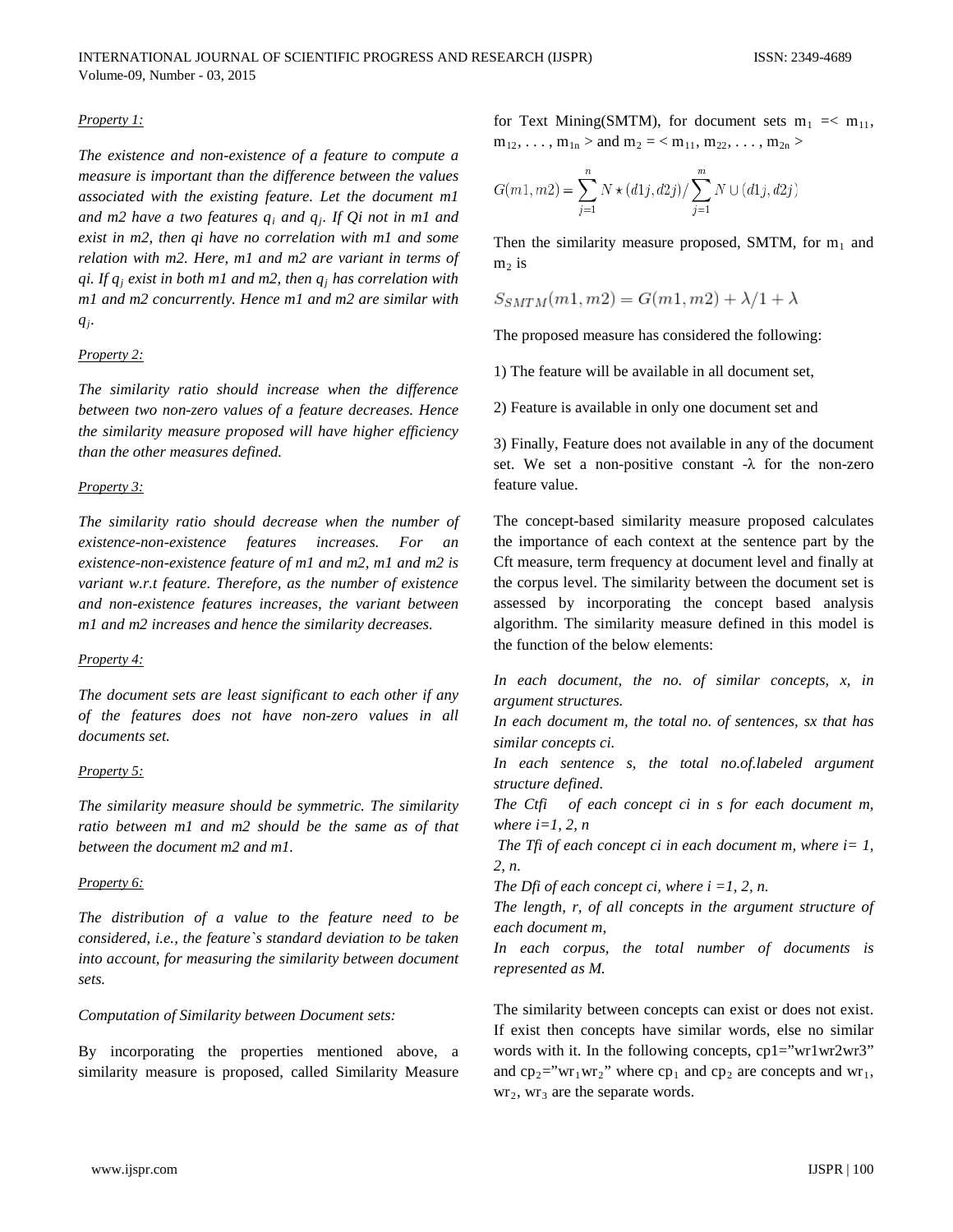Once the stop words are extracting and if  $cp_{1>}$  cp<sub>2</sub> it specifies that  $c_1$  has more conceptual statistics than  $c_2$ . In such scenarios, to measure the similarity between  $cp<sub>1</sub>$  and  $cp<sub>2</sub>$ , the length of  $cp<sub>1</sub>$  is used.

The objective of the concept based analysis is to distinguish the concepts in the document which correlate to the semantics of the document. The concept can be a least part of the document either a term or label which denotes the context of the text information.

These concepts are computed based on the semantic structure which tags to the each label or term in the sentence of the document. Each sentence will have one or more argument structures. The following algorithm describes the proposed model.

## *mdoci is a new Document*

*Q is a matched concept list (Initially empty) Stdoci is a new sentence in mdoci Build concepts list Cpdoci from Stdoci for each concept cpi € Cpi do compute Ctfi of cpi in ddoci compute Tfi of cpi in ddoci compute Dfi of cpi in ddoci Dk is seen document, where*  $k = \{0, 1, \ldots, d$ *oci* – *1* $\}$ *Sk is a sentence in Dk Build concepts list Ck from sk for each concept cj € Ck do if (ci == cj) then update dfi of ci compute ctf weight = avg (ctfi , ctfj) add new concept matches to list Q end if end for end for output the matched concepts list Q*

The defined algorithm explains the process of calculating the term frequency (Ctf), document frequency (dF) derived by conceptually analysing the same. The algorithm starts with reading the document set and labelling them semantically. The concepts and their argument structures which are similar are filtered and their length is calculated. Each concept in the structure denotes the sentence semantics and processed sequentially. To find the similarity between the document set, all present and previous patterns in the document set are analysed and computed accordingly. Once

the dataset is processed, the Q contains the concepts that are matching between each previous and current document (m).

# *For Concept (cp) in Sentence (st), Measuring conceptual term frequency (Ctf):*

The Ctf is the total no. of occurrences of the concept (cp) in the argument structure of sentence st. The concept (cp), which has the different structure of sentence (sp) to provide the meaning of (sp) at sentence level.

## *In Document (m), Measuring Ctf of Concept (cp)*

A concept (cp) can have many Ctf values in different sentences in the same document m. Thus, the Ctf value of concept (cp) in document m is calculated by:

$$
Ctf = \sum_{n=i}^{spn} Ctf/sp
$$

where spn is the total number of sentences that contain concept (cp) in document m. The average of the Ctf values of concept (cp)in its sentences (st) of document m calculates the overall significance of concept (cp) to the context of its sentences in document m. A concept (cp), which has Ctf values in most of the sentences in a document m, has a major contribution to the context of its sentences that leads to determining the subject of the document.

*Calculating the Similarity Measure using Document-Based Concept Analysis:* 

At the document level, to compute each concept (cp) the conceptual term frequency Ctf, the number of occurrences of a concept (cp) in the document set, is measured. The tf is a measure on the document level only.

*Calculating the Similarity Measure using Concept-Based Analysis:*

Input: Test document M and a label profile L then for the Output: Similarity measure value, do similarity Measure between the M & L by:

 $cos\_sim(M, L) = dot(M, L)$ 

 $|M||L|$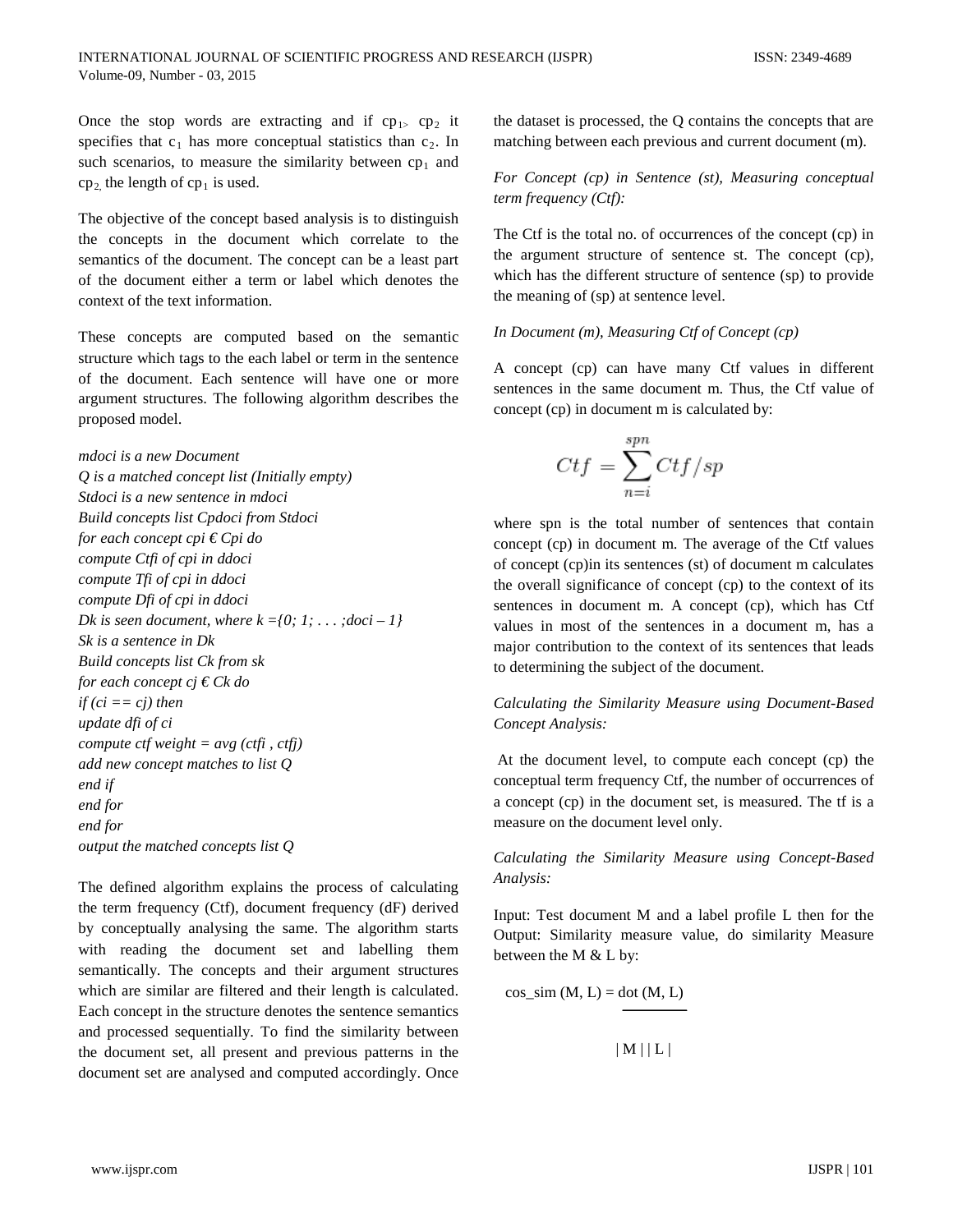dot (M, L)=  $\sum_{i=0}^{v}$  mi. li  $\|M\| = \sqrt{\sum_{i=1}^{v} m_i}$  $\|L\| = \sqrt{\sum_{i=1}^{v} h_i}$ 

#### V. SIMULATION/EXPERIMENTAL RESULTS

In this section, we investigate the effectiveness of our proposed similarity measure. The investigation is done by applying our measure in several text applications, including k-NN based single-label classification (SL-kNN) , k-NN based multi-label classification (MLkNN) , k-means clustering (k-means) , and hierarchical agglomerative clustering (HAC) and single pass classification. We also compare the performance of measure with that of other five measures, Euclidean, Cosine, Extended Jaccard (EJ), Pairwise-adaptive (Pairwise), and IT-Sim described. Note that the percentage of features taken into account for the proposed measure is set to be 90%. For the Pairwiseadaptive measure, K is determined by the product of the minimum number of non-zero features in the two documents and the percentage of features taken into account.



5.1 Results of Ctf for the defined feature measurement



5.2 Comparison of Ctf Results for a feature measurement with Different Clustering Algorithms

To evaluate the effectiveness of concepts that are matching in determining a measure of the similarity between document sets, large sets of experiments are conducted using the concept-based term analysis and the similarity measure is calculated. The similarity measure calculated using the Multi-pass clustering and classification algorithms shows significant improvement in quality of clusters formed using the sentence, document and combined approach on concept based computation.

## VI. CONCLUSION

The proposed conceptual text mining model with new and enhanced features bridges the gap between machine learning and text mining principles. This model composed of different components which are proposed to improve the similarity measure computed. The sentence-based concept analysis which computes the semantic structure of each sentence in the document set to calculate the term frequency Ctf measure. The document-based concept analysis, measures each concept at the document level using the concept-based term frequency tf. Then the document frequency is captured at corpus level and finally calculating the similarity measure of each concepts w.r.t semantics of the sentence in document set. .

# VII. FUTURE SCOPES

There are various scopes to extend this paper, some of them are to extend the work on the web document clustering and another area of implementation would be text classification schemes. Similarity measures defined using feature sets for Retrial of images can be applied in the field of bio-medical. Furthermore, scientists in this field are working on the organizing and retrieval of data from various dataset on multiple signal data.

#### **REFERENCES**

- [1] Yung-Shen Lin, Jung-Yi Jiang, and Shie-Jue Lee "A Similarity Measure for Text Classification and Clustering" IEEE Transactions on Knowledge and Data Engineering, VOL. 26, NO. 7, JULY 2014
- [2] Lincy Liptha R., Raja K , G.Tholkappia Arasu "Enhancing Text Clustering Using Concept-based Mining Model" Int.J. Electronics & Computer science engineering
- [3] Meenambigai Krishnamoorthy, Menaka Mani "A Brief Survey on Text Mining and its Applications" Int.J.Computer Technology & Applications, Vol 5 (5),1637-1640